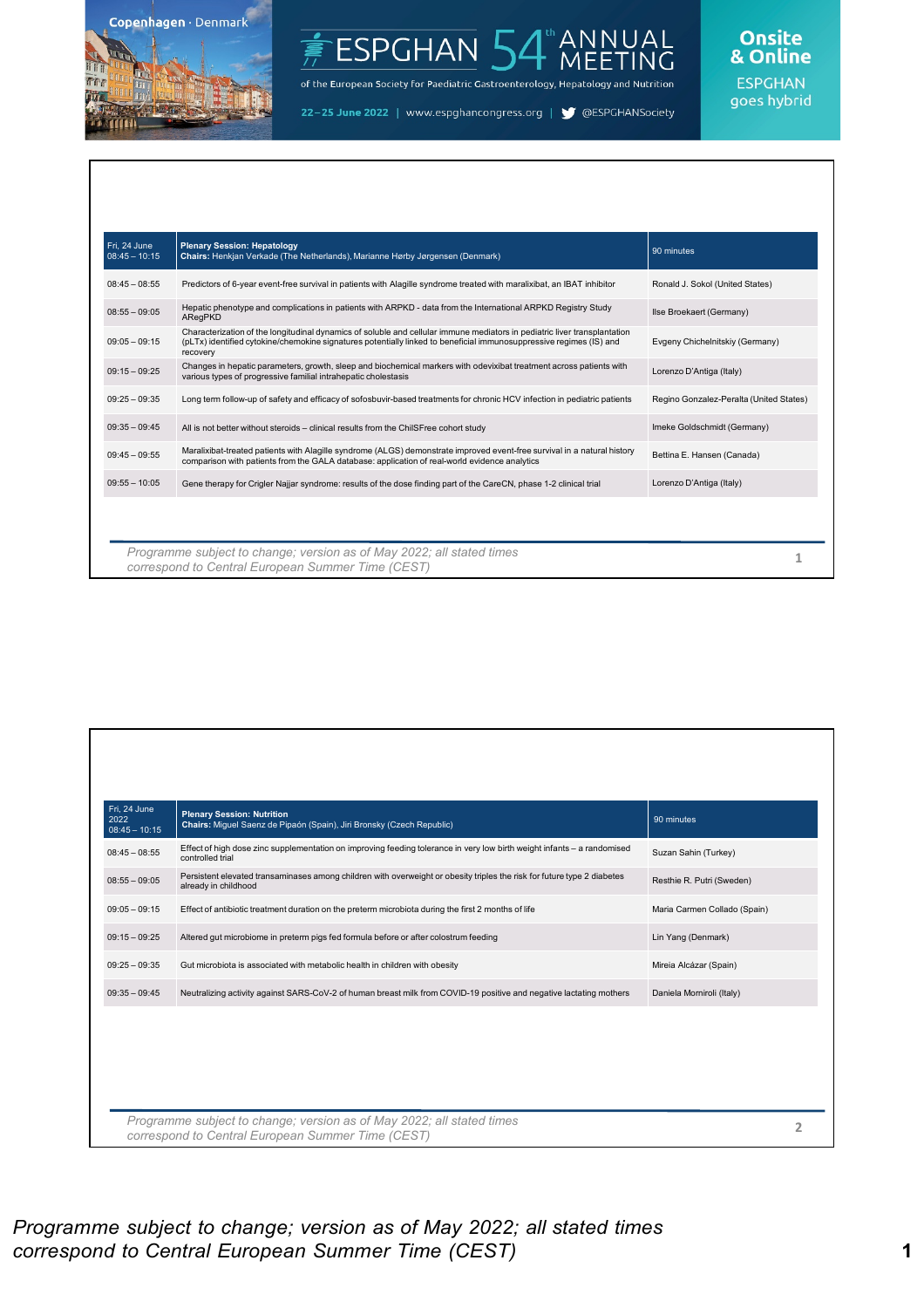

### ANNUAL<br>MEETING ESPGHAN<sup>1</sup>

of the European Society for Paediatric Gastroenterology, Hepatology and Nutrition

22-25 June 2022 | www.espghancongress.org | S @ESPGHANSociety

## Onsite<br>& Online

**ESPGHAN** goes hybrid

| Fri, 24 June<br>2022<br>$08:45 - 10:15$ | <b>Plenary Session: Gastroenterology I</b><br>Chairs: Sibylle Koletzko (Germany), Annamaria Staiano (Italy)                           | 90 minutes                       |
|-----------------------------------------|---------------------------------------------------------------------------------------------------------------------------------------|----------------------------------|
| $08:45 - 08:55$                         | Duodenal transcriptomic analysis reveals heterogeneity within coeliac disease patients                                                | Valentina Discepolo (Italy)      |
| $08:55 - 09:05$                         | COVID-19 vaccine does not increase the likelihood of disease exacerbation in IBD: results from a population-based study               | Raffi Lev-Tzion (Israel)         |
| $09:05 - 09:15$                         | Effect of maternal dietary intervention during gestation and lactation in the prevention of a rotavirus infection in the<br>offspring | Karla Rio-Aige (Spain)           |
| $09:15 - 09:25$                         | Mother milk inhibits enveloped virus infection, including SARS-CoV-2, in a human gut enteroid model                                   | Ikrame Aknouch (The Netherlands) |
| $09:25 - 09:35$                         | Natural history of eosinophilic esophagitis: Long term follow up in patients with onset in pediatric age                              | Monica Malamisura (Italy)        |
| $09:35 - 09:45$                         | Outcome of induction therapy with vedolizumab in children: results from the prospective, multi-centre VEDOKIDS study                  | Dan Turner (Israel)              |
| $09:45 - 09:55$                         | Steady-state and gliadin-induced innate immune activation in the small intestine of patients with type 1 diabetes                     | Valentina Discepolo (Italy)      |
| $09:55 - 10:05$                         | Serum proteomic analysis reveals novel biomarkers associated with disease activity in pediatric patients with Crohn's<br>disease      | Dror Shouval (Israel)            |
|                                         |                                                                                                                                       |                                  |
|                                         |                                                                                                                                       |                                  |
|                                         | Programme subject to change; version as of May 2022; all stated times<br>correspond to Central European Summer Time (CEST)            | 3                                |

| Fri, 24 June<br>$10:15 - 10:45$   | <b>Keynote HEPATOLOGY</b><br>Chair: Giuseppe Indolfi (Italy)                                                               | 30 min                         |
|-----------------------------------|----------------------------------------------------------------------------------------------------------------------------|--------------------------------|
| $10:15 - 10:45$                   | Surgical challenges in children with liver disease from Kasai to liver transplant and beyond                               | Jean De Ville De Goyet (Italy) |
|                                   |                                                                                                                            |                                |
| Fri, $24$ June<br>$10:45 - 11:15$ | Breaking Session: Acute hepatitis of unknown etiology: facts and hypotheses<br>Chair: Giuseppe Indolfi (Italy)             | 30 min                         |
| $10:45 - 11:15$                   | Breaking Session: Acute hepatitis of unknown etiology: facts and hypotheses                                                | Further details TBA            |
|                                   |                                                                                                                            |                                |
|                                   |                                                                                                                            |                                |
|                                   |                                                                                                                            |                                |
|                                   |                                                                                                                            |                                |
|                                   |                                                                                                                            |                                |
|                                   |                                                                                                                            |                                |
|                                   | Programme subject to change; version as of May 2022; all stated times<br>correspond to Central European Summer Time (CEST) |                                |

#### *Programme subject to change; version as of May 2022; all stated times correspond to Central European Summer Time (CEST)* **2**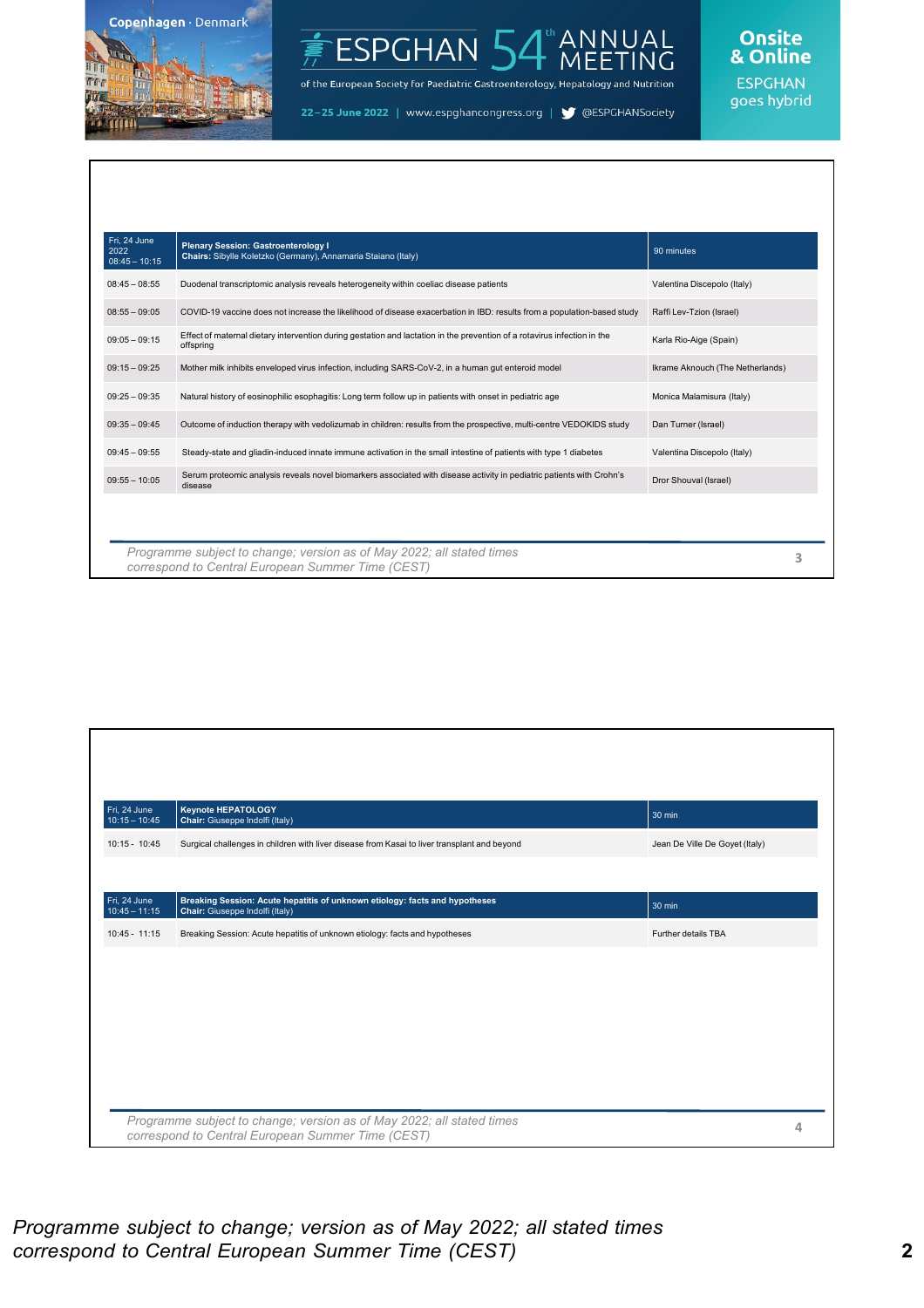

#### ANNUAL<br>MEETING ESPGHAN<sup>I</sup>

of the European Society for Paediatric Gastroenterology, Hepatology and Nutrition

22-25 June 2022 | www.espghancongress.org | S @ESPGHANSociety

# Onsite<br>& Online

| Fri, 24 June<br>2022<br>$11:15 - 13:15$ | Parallel symposium: Imaging in paediatric Gastroenterology: Use and misuse<br>Chairs: Erasmo Miele (Italy), Emmanuel Mas (France)                 | 120 minutes                         |
|-----------------------------------------|---------------------------------------------------------------------------------------------------------------------------------------------------|-------------------------------------|
| $11:15 - 11:37$                         | Imaging in functional gastrointestinal disorders: Choosing wisely                                                                                 | Marc Benninga (The Netherlands)     |
| $11:37 - 11:47$                         | Abstract: Small-bowel transit scintigraphy in children with paediatric intestinal pseudo-obstruction                                              | Atchariya Chanpong (United Kingdom) |
| $11:47 - 12:09$                         | Cross-sectional imaging in IBD: Can we reduce the endoscopy burden?                                                                               | Dan Turner (Israel)                 |
| $12:09 - 12:19$                         | Abstract: Accuracy of ultrasonography in assessing disease activity in pediatric ulcerative colitis: preliminary results of a<br>two-center study | Antonio Marseglia (Italy)           |
| $12:19 - 12:41$                         | Imaging in paediatric gastrointestinal motility disorders                                                                                         | Nikhil Thapar (Australia)           |
| $12:41 - 12:51$                         | Abstract: Role of antro-duodenal manometry in management children with unexplained gastrointestinal symptoms                                      | Matilde Pescarin (United Kingdom)   |
| $12:51 - 13:13$                         | The dark face of paediatric Gastroenterology: Imaging of the pancreas                                                                             | Michael Wilschanski (Israel)        |
|                                         |                                                                                                                                                   |                                     |
|                                         | Programme subject to change; version as of May 2022; all stated times<br>correspond to Central European Summer Time (CEST)                        |                                     |

| Fri. 24 June<br>2022<br>$11:15 - 12:15$ | Parallel Session: Gastroenterology 3 - Necrotizing enterocolitis and congenital diarrhea<br>Chairs: Merit Tabbers (The Netherlands), Annamaria Staiano (Italy)                                      | 60 minutes                         |
|-----------------------------------------|-----------------------------------------------------------------------------------------------------------------------------------------------------------------------------------------------------|------------------------------------|
| $11:15 - 11:25$                         | Early development of necrotizing enterocolitis induces metabolite changes in faeces, plasma and urine of preterm<br>piglets????                                                                     | Yongxin Ye (Denmark)               |
| $11:25 - 11:35$                         | Novel mutations of PERCC1 in patients with congenital diarrhea                                                                                                                                      | Fabienne Charbit-Henrion (France)  |
| $11:35 - 11:45$                         | Antibiotics and feeding cessation rapidly prevent necrotizing enterocolitis progression in formula-fed preterm pigs                                                                                 | Ziyuan Wu (Denmark)                |
| $11:45 - 11:55$                         | Gut health after short-term postnatal antibiotics in preterm pigs                                                                                                                                   | René Shen (Denmark)                |
| $11:55 - 12:05$                         | Duration of empiric antibiotics for the suspicion of early-onset sepsis is associated with subsequent development of<br>necrotizing enterocolitis and late-onset sepsis: a multicentre cohort study | Nancy Deianova (The Netherlands)   |
| $12:05 - 12:15$                         | Screening of donor faecal filtrates containing bacteriophages for lytic effects against bacterial strains associated with the<br>development of necrotizing enterocolitis                           | Malene Roed Spiegelhauer (Denmark) |
|                                         |                                                                                                                                                                                                     |                                    |
|                                         |                                                                                                                                                                                                     |                                    |
|                                         |                                                                                                                                                                                                     |                                    |
|                                         |                                                                                                                                                                                                     |                                    |
|                                         | Programme subject to change; version as of May 2022; all stated times<br>correspond to Central European Summer Time (CEST)                                                                          | 6                                  |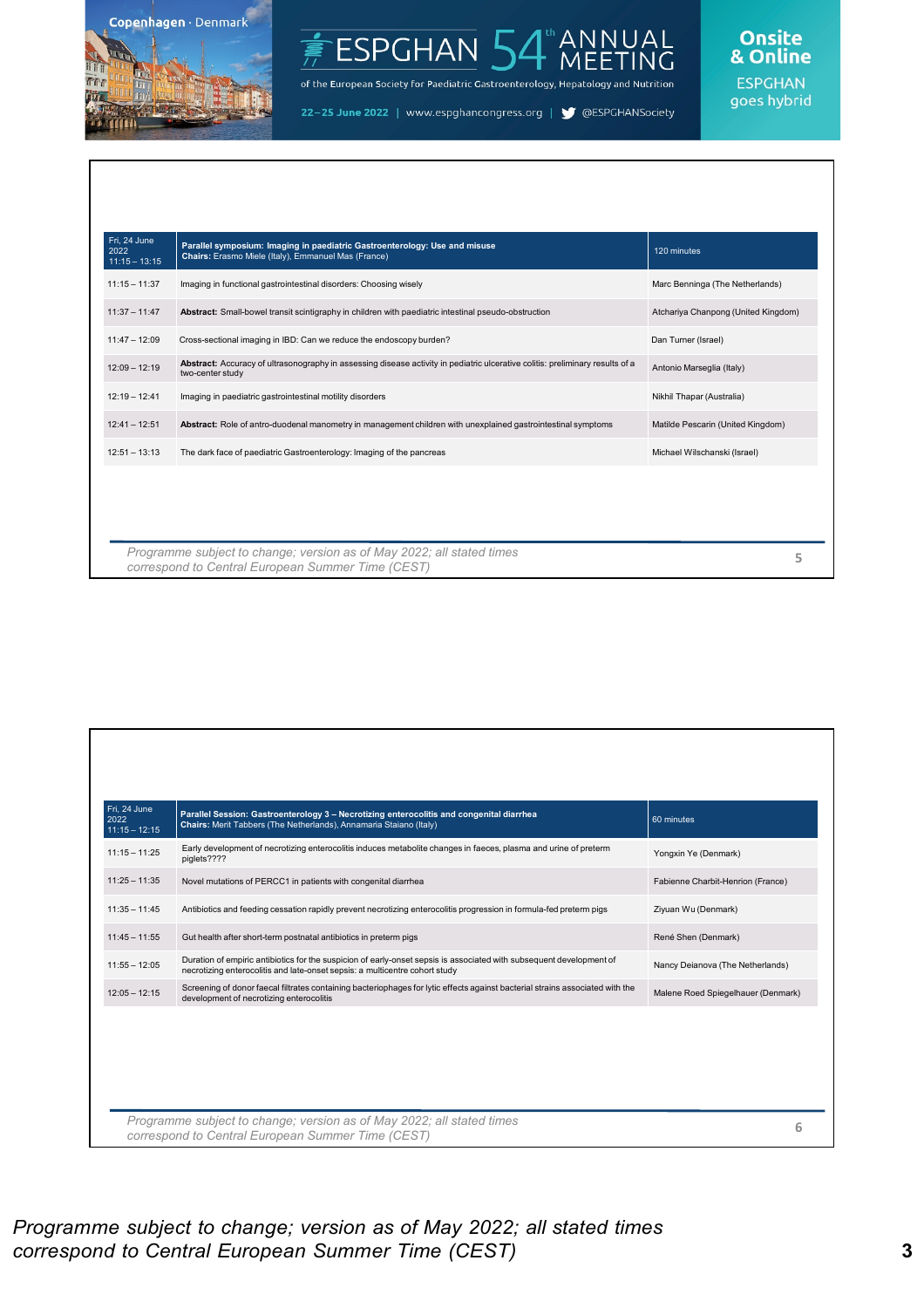

#### ANNUAL<br>MEETING ESPGHAN<sub>5</sub>

of the European Society for Paediatric Gastroenterology, Hepatology and Nutrition

22-25 June 2022 | www.espghancongress.org | S @ESPGHANSociety

#### **Onsite** & Online

| Fri, 24 June<br>2022<br>$11:15 - 12:15$ | Parallel Session: Gastroenterology 4 - Coeliac disease/pancreas<br>Chairs: Ketil Størdal (Norway), Johan E. van Limbergen (The Netherlands)                                             | 60 minutes                        |
|-----------------------------------------|-----------------------------------------------------------------------------------------------------------------------------------------------------------------------------------------|-----------------------------------|
| $11:15 - 11:25$                         | Establishing a systems biology approach to the study of coeliac disease                                                                                                                 | Federica Giachero (Germany)       |
| $11:25 - 11:35$                         | Screening for type 1 diabetes, coeliac disease and thyroiditis in a general paediatric population: the TRIAD study                                                                      | Maria Scherman (Sweden)           |
| $11:35 - 11:45$                         | Machine learning as a new method for case-finding in coeliac disease - needle study                                                                                                     | Chiara Maria Trovato (Italy)      |
| $11:45 - 11:55$                         | Recovery of the exocrine pancreas with modulator therapy in pancreatic insufficient cystic fibrosis patients                                                                            | Liron Birimberg-Schwartz (Israel) |
| $11:55 - 12:05$                         | Diagnostic accuracy of a rapid immune-chromatographic anti-TG2 assay to detect intestinal anti-transglutaminase<br>antibodies                                                           | Sara Lega (Italy)                 |
| $12:05 - 12:15$                         | Genetic factors behind the recurrence of pediatric pancreatitis-results from the APPLE-R (Analysis of Pediatric<br>Pancreatitis) prospective, multicentre, observational clinical study | Andrea Párniczky (Hungary)        |
|                                         |                                                                                                                                                                                         |                                   |
|                                         | Programme subject to change; version as of May 2022; all stated times                                                                                                                   |                                   |

| Fri. 24 June<br>2022<br>$11:15 - 12:15$ | Parallel Session: Nutrition 2 - Nutrition, liver and obesity<br>Chairs: Elvira Verduci (Italy), Bente U. Andreassen (Denmark)                                                  | 60 minutes                             |
|-----------------------------------------|--------------------------------------------------------------------------------------------------------------------------------------------------------------------------------|----------------------------------------|
| $11:15 - 11:25$                         | AST to Platelet Ratio Index Score (APRI) - a useful non-invasive marker for assessing progression of intestinal failure<br>associated liver disease                            | Joannah Ikobah (United Kingdom)        |
| $11:25 - 11:35$                         | Use of a combined transient elastography and biochemical strategy to determine liver fibrosis in pediatric intestinal failure                                                  | Koen Huysentruyt (Belgium)             |
| $11:35 - 11:45$                         | Association of muscle mass measured by the area of the psoas in cirrhotic children with bile duct atresia undergoing liver<br>transplantation.                                 | María Dolores Lledín Barbancho (Spain) |
| $11:45 - 11:55$                         | Nutritional, digestive and liver evolution of patients with lysosomal acid lipase deficiency treated with Sebelipase alfa                                                      | Elise Payen (France)                   |
| $11:55 - 12:05$                         | Clinical usefulness of waist to height ratio to predict cardiometabolic risk in children and adolescents with obesity                                                          | Judit Muñoz-Hernando (Spain)           |
| $12:05 - 12:15$                         | Children born to obese or diabetic mothers show neurodevelopmental impairments at 6 years old associated with placental<br>UCP2, SIRT1 and PPRAG gene expression dysregulation | Cristina Campoy (Spain)                |
|                                         |                                                                                                                                                                                |                                        |
|                                         |                                                                                                                                                                                |                                        |
|                                         |                                                                                                                                                                                |                                        |
|                                         | Programme subject to change; version as of May 2022; all stated times                                                                                                          |                                        |
|                                         | correspond to Central European Summer Time (CEST)                                                                                                                              | 8                                      |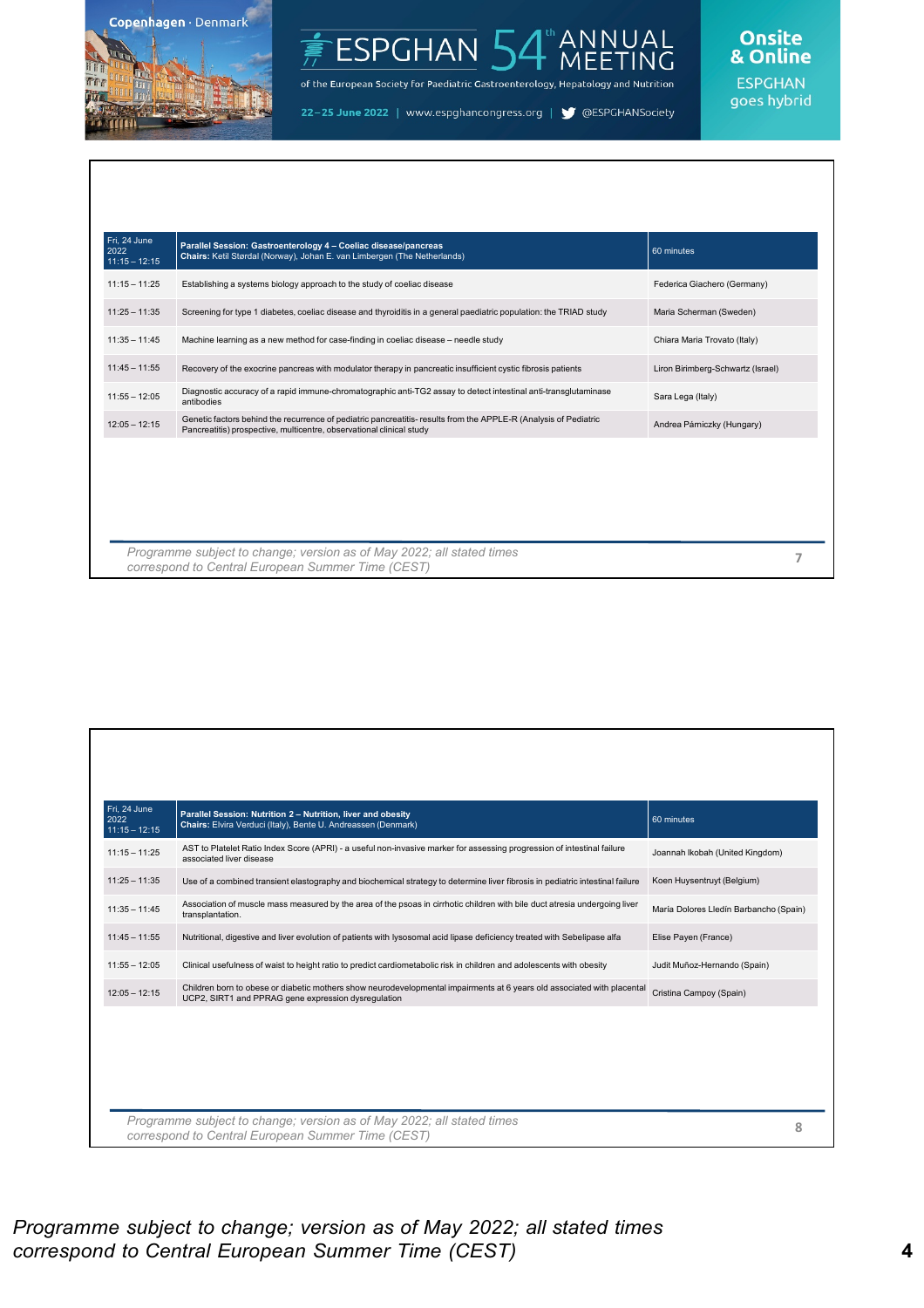

#### ANNUAL<br>MEETING ESPGHAN<sup>L</sup>

of the European Society for Paediatric Gastroenterology, Hepatology and Nutrition

22-25 June 2022 | www.espghancongress.org | S @ESPGHANSociety

## Onsite<br>& Online

| Fri, 24 June<br>$11:15 - 12:15$ | Parallel Session: Hepatology 2 - Time for Wilson and more!<br>Chairs: Ekkehard Sturm (Germany), Patrick Mckiernan (United Kingdom)                                              | 60 minutes                   |
|---------------------------------|---------------------------------------------------------------------------------------------------------------------------------------------------------------------------------|------------------------------|
| $11:15 - 11:25$                 | Genetic landscape of paediatric acute liver failure                                                                                                                             | Dominic Lenz (Germany)       |
| $11:25 - 11:35$                 | Performance of relative exchangeable copper for the diagnosis of Wilson disease in children                                                                                     | Eduardo Couchonnal (France)  |
| $11:35 - 11:45$                 | Functional characterization of variants of unknown significance in the Wilson disease-associated ATP7B gene                                                                     | Amelie Stalke (Germany)      |
| $11:45 - 11:55$                 | Follow up of 24-hour urinary copper excretion in paediatric Wilson disease patients under chelation plus zinc therapy:<br>experience from a tertiary paediatric liver care unit | Kalpana Panda (India)        |
| $11:55 - 12:05$                 | Impaired cognitive functioning and health-related quality of life in pediatric Wilson disease                                                                                   | Shannon M. Vandriel (Canada) |
| $12:05 - 12:15$                 | Beneficial effects of milk-derived exosomes (MDEs) harboring miRNAs on liver fibrosis progression by inhibiting hepatic<br>stellate cell activation                             | Shimon Reif (Israel)         |
|                                 |                                                                                                                                                                                 |                              |
|                                 |                                                                                                                                                                                 |                              |
|                                 |                                                                                                                                                                                 |                              |
|                                 |                                                                                                                                                                                 |                              |
|                                 | Programme subject to change; version as of May 2022; all stated times<br>correspond to Central European Summer Time (CEST)                                                      | 9                            |

| Fri, 24 June<br>2022<br>$12:30 - 13:30$ | Parallel Session: Gastroenterology 5 - IBD<br>Chairs: Hankje Escher (The Netherlands), Patrick van Rheenen (The Netherlands)                                                  | 60 minutes                           |
|-----------------------------------------|-------------------------------------------------------------------------------------------------------------------------------------------------------------------------------|--------------------------------------|
| $12:30 - 12:40$                         | Five percent of patients account for half of all inpatient bed days in paediatric inflammatory bowel disease (PIBD) - results<br>from a 10-year prospectively acquired cohort | Joseph Meredith (United Kingdom)     |
| $12:40 - 12:50$                         | A 12-week tailored physical training program and dietary advice in children with Inflammatory bowel disease: a randomized<br>cross-over trial                                 | Linda E. Scheffers (The Netherlands) |
| $12:50 - 13:00$                         | Weight-based prescribing of thiopurines may not accurately optimise metabolite levels in the safe and therapeutic range: A<br>paediatric IBD study                            | Tracy Coelho (United Kingdom)        |
| $13:00 - 13:10$                         | Frequent work productivity impairment and activity impairment in caregivers of children with inflammatory bowel disease                                                       | Renz Klomberg (The Netherlands)      |
| $13:10 - 13:20$                         | CD-TREAT diet induces remission and improves quality of life in active Crohn's disease; an open label trial in paediatric<br>and adult patients                               | Vaios Svolos (United Kingdom)        |
| $13:20 - 13:30$                         | Long-term effectiveness of anti-TNF therapy in paediatric-onset inflammatory bowel diseases: a population-based study                                                         | Delphine Ley (France)                |
|                                         |                                                                                                                                                                               |                                      |
|                                         |                                                                                                                                                                               |                                      |
|                                         |                                                                                                                                                                               |                                      |
|                                         | Programme subject to change; version as of May 2022; all stated times<br>correspond to Central European Summer Time (CEST)                                                    | 10                                   |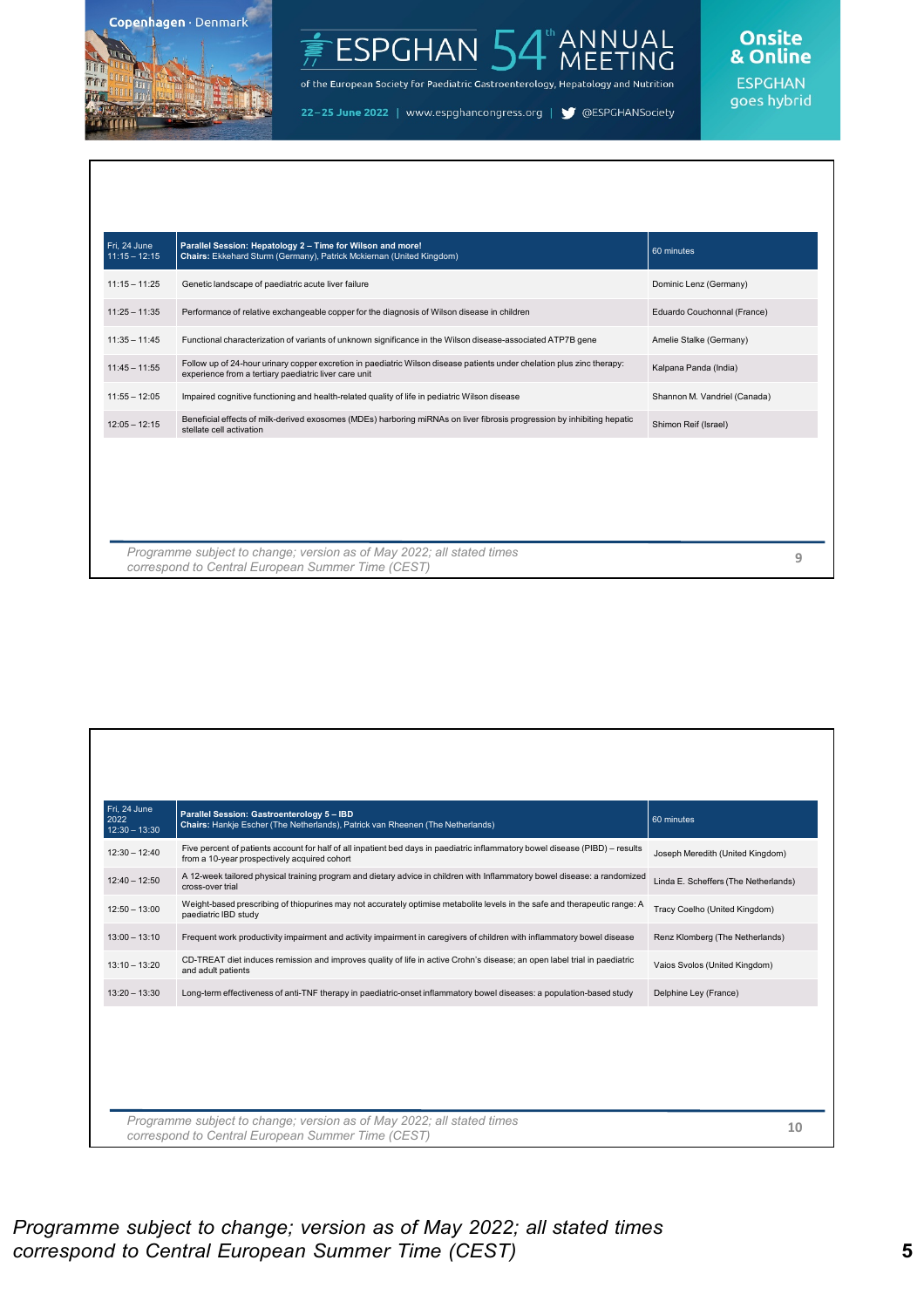

#### ANNUAL<br>MEETING ESPGHAN 54

of the European Society for Paediatric Gastroenterology, Hepatology and Nutrition

22-25 June 2022 | www.espghancongress.org | S @ESPGHANSociety

## Onsite<br>& Online

| $12:30 - 12:40$<br>$12:40 - 12:50$<br>$12:50 - 13:00$<br>$13:00 - 13:10$ | Baseline demographics and disease characteristics of adolescent and adult patients with eosinophilic oesophagitis (EoE):<br>an analysis of part B of the 3-part, randomised, placebo-controlled, phase 3 TREET study<br>Efficacy of therapy for paediatric eosinophilic esophagitis in real-life practice: results from the Spanish Prospective<br>Multicenter Registry RENESE<br>Role of miRNA 126 in Children with Crohn's disease in Infliximab Treatment | Mirna Chehade (United States)<br>Carolina Gutiérrez-Junquera (Spain)<br>Sabrina Cenni (Italy) |
|--------------------------------------------------------------------------|--------------------------------------------------------------------------------------------------------------------------------------------------------------------------------------------------------------------------------------------------------------------------------------------------------------------------------------------------------------------------------------------------------------------------------------------------------------|-----------------------------------------------------------------------------------------------|
|                                                                          |                                                                                                                                                                                                                                                                                                                                                                                                                                                              |                                                                                               |
|                                                                          |                                                                                                                                                                                                                                                                                                                                                                                                                                                              |                                                                                               |
|                                                                          |                                                                                                                                                                                                                                                                                                                                                                                                                                                              |                                                                                               |
|                                                                          | Non-oesophgeal Eosinophilic Gastro-intestinal Disease and Chronic Abdominal Pain in Children - A Multicentre<br>Experience                                                                                                                                                                                                                                                                                                                                   | Bhaswati C. Acharyya (India)                                                                  |
| $13:10 - 13:20$                                                          | Characterization of the oesophageal microbiome in children with eosinophilic oesophagitis                                                                                                                                                                                                                                                                                                                                                                    | Gloria Dominguez Ortega (Spain)                                                               |
| $13:20 - 13:30$                                                          | Does postoperative noninvasive ventilation increase the risk for complications in children post repair of oesophageal atresia<br>(EA)?                                                                                                                                                                                                                                                                                                                       | Maye Zheng (Australia)                                                                        |
|                                                                          |                                                                                                                                                                                                                                                                                                                                                                                                                                                              |                                                                                               |

| Fri, 24 June<br>2022<br>$12:30 - 13:30$ | Parallel Session: Nutrition 3 - Developmental aspects of nutrition - from bench to bedside<br>Chairs: Francesco Savino (Italy), Christian Mølgaard (Denmark)                    | 60 minutes                     |    |
|-----------------------------------------|---------------------------------------------------------------------------------------------------------------------------------------------------------------------------------|--------------------------------|----|
| $12:30 - 12:40$                         | Association between fat-free mass and brain size in extremely preterm infants                                                                                                   | Christoph Binder (Austria)     |    |
| $12:40 - 12:50$                         | The AhR ligand Indole-3-Acetic Acid (IAA) can induce intestinal maturation in young rats                                                                                        | Ester Arévalo Sureda (Belgium) |    |
| $12:50 - 13:00$                         | Concerns about oxidant-antioxidant balance of preterm breast milk: fortify early or lately?                                                                                     | Ozge Aydemir (Turkey)          |    |
| $13:00 - 13:10$                         | Neonatal faecal virome transplantation is safe and does not modulate the pre-weaning gut microbiome of piglets                                                                  | Anders Brunse (Denmark)        |    |
| $13:10 - 13:20$                         | Breastfeeding and growth in infants with abdominal wall defects and oesophageal atresia - a prospective case-control<br>study                                                   | Gitte Zachariassen (Denmark)   |    |
| $13:20 - 13:30$                         | Evaluation of a plant-based infant formula containing almonds and buckwheat on growth, metabolic and immune<br>biomarkers and intestinal development in a neonatal piglet model | Fabiana Bar-Yoseph (Israel)    |    |
|                                         |                                                                                                                                                                                 |                                |    |
|                                         | Programme subject to change; version as of May 2022; all stated times<br>correspond to Central European Summer Time (CEST)                                                      |                                | 12 |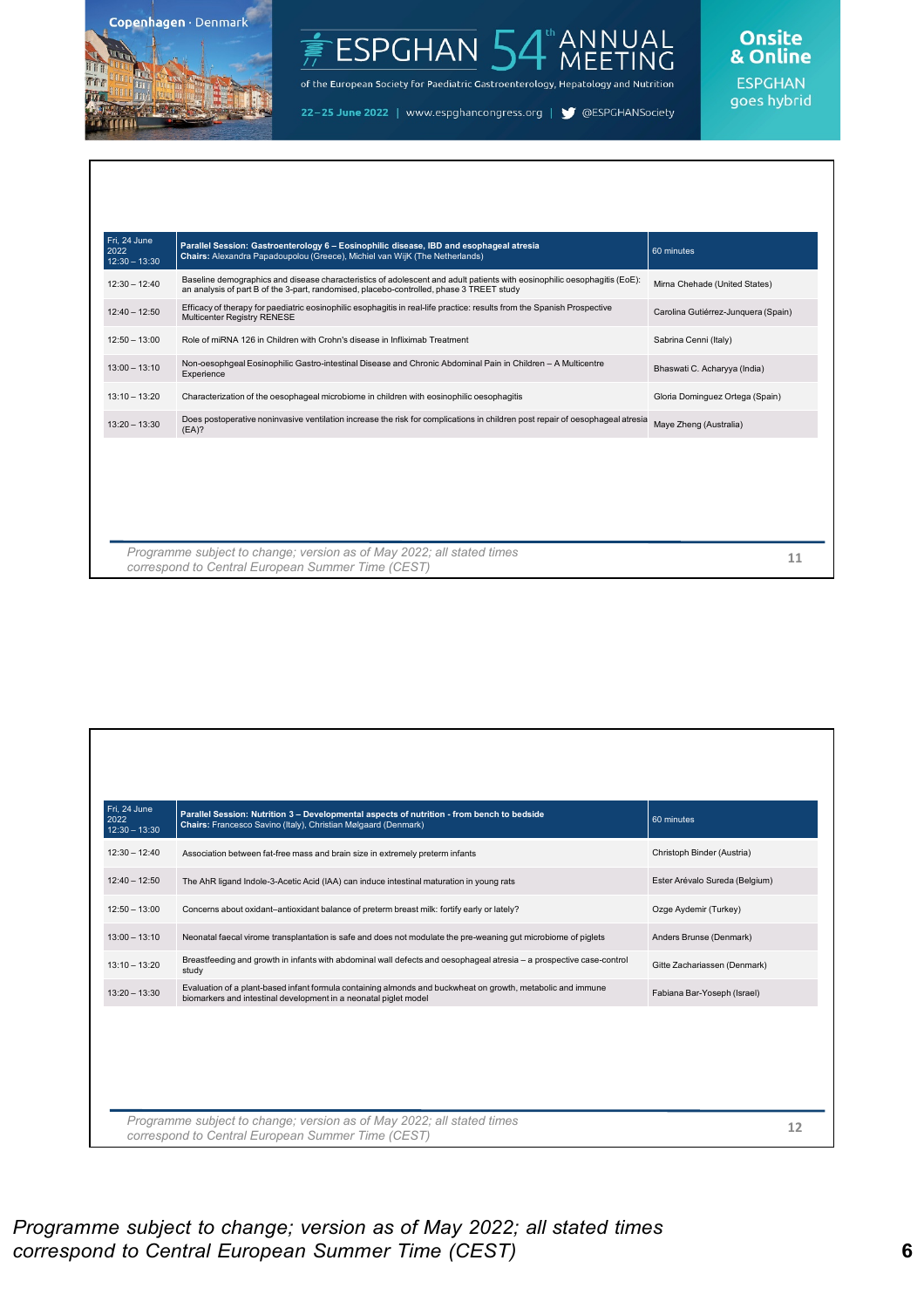

#### ANNUAL<br>MEETING ESPGHAN 54

of the European Society for Paediatric Gastroenterology, Hepatology and Nutrition

22-25 June 2022 | www.espghancongress.org | S @ESPGHANSociety

#### **Onsite** & Online

| Fri. 24 June<br>$12:30 - 13:30$ | Parallel Session: Hepatology 3 - A bit of: shunts, hepatitis, transplantation, cirrhosis<br>Chairs: Ronald J. Sokol (USA), Deirdre Kelly (United Kingdom) | 60 minutes                     |
|---------------------------------|-----------------------------------------------------------------------------------------------------------------------------------------------------------|--------------------------------|
| $12:30 - 12:40$                 | Congenital portosystemic shunts: from prenatal diagnosis to long-term postnatal outcome                                                                   | Or Steg Saban (Israel)         |
| $12:40 - 12:50$                 | Long term protective level of hepatitis B antibody after revaccination in liver transplanted children: an open-label<br>randomized control trial study    | Palittiya Sintusek (Thailand)  |
| $12:50 - 13:00$                 | Outcome and treatment of hepatitis E virus infection in 9 paediatric liver transplant recipients                                                          | Clothilde Marbach (France)     |
| $13:00 - 13:10$                 | Diagnosing rejection in paediatric liver transplantation - is there a role for interleukin profiles?                                                      | Imeke Goldschmidt (Germany)    |
| $13:10 - 13:20$                 | Effect of intravenous albumin infusion on plasma renin activity in children with decompensated cirrhosis                                                  | Vipul Gautam (India)           |
| $13:20 - 13:30$                 | Effectiveness and Safety of Sofosbuvir in Chronic Hepatitis C Virus Infection of Bangladeshi Children                                                     | Salahuddin Mahmud (Bangladesh) |
|                                 |                                                                                                                                                           |                                |
|                                 |                                                                                                                                                           |                                |
|                                 |                                                                                                                                                           |                                |
|                                 |                                                                                                                                                           |                                |
|                                 | Programme subject to change; version as of May 2022; all stated times<br>correspond to Central European Summer Time (CEST)                                | 13                             |

| Fri. 24 June<br>$15:15 - 17:15$ | Parallel symposium: Paediatric GI emergencies<br>Chairs: Benjamin Gold (United States), Mike Thomson (United Kingdom)      | 120 min                                    |
|---------------------------------|----------------------------------------------------------------------------------------------------------------------------|--------------------------------------------|
| $15:15 - 15:37$                 | Magnet ingestion never again                                                                                               | Christos Tzivinikos (United Arab Emirates) |
| $15:37 - 15:47$                 | Abstract: Impact of COVID-19 pandemic on foreign body ingestion in children and adolescents: a cross-sectional study       | Layla Dehbidi Assadzadeh (Canada)          |
| $15:47 - 16:09$                 | Update on acute pancreatitis                                                                                               | Isabelle Scheers (Belgium)                 |
| $16:09 - 16:19$                 | Abstract: The clinical course of chronic pancreatitis in children with different mutation variants of the SPINK1 gene.     | Marta Cyba (Poland)                        |
| $16:19 - 16:41$                 | Acute GI bleeding management                                                                                               | Raoul Furlano (Switzerland)                |
| $16:41 - 16:51$                 | Abstract: Thrombotic features as the primary cause of SARS-CoV-2 related acute abdomen in children                         | Angela Amoroso (Italy)                     |
| $16:51 - 17:13$                 | Appendicitis in children: Novel insights to a common problem                                                               | Ramon R. Gorter (The Netherlands)          |
|                                 |                                                                                                                            |                                            |
|                                 |                                                                                                                            |                                            |
|                                 |                                                                                                                            |                                            |
|                                 | Programme subject to change; version as of May 2022; all stated times<br>correspond to Central European Summer Time (CEST) | 14                                         |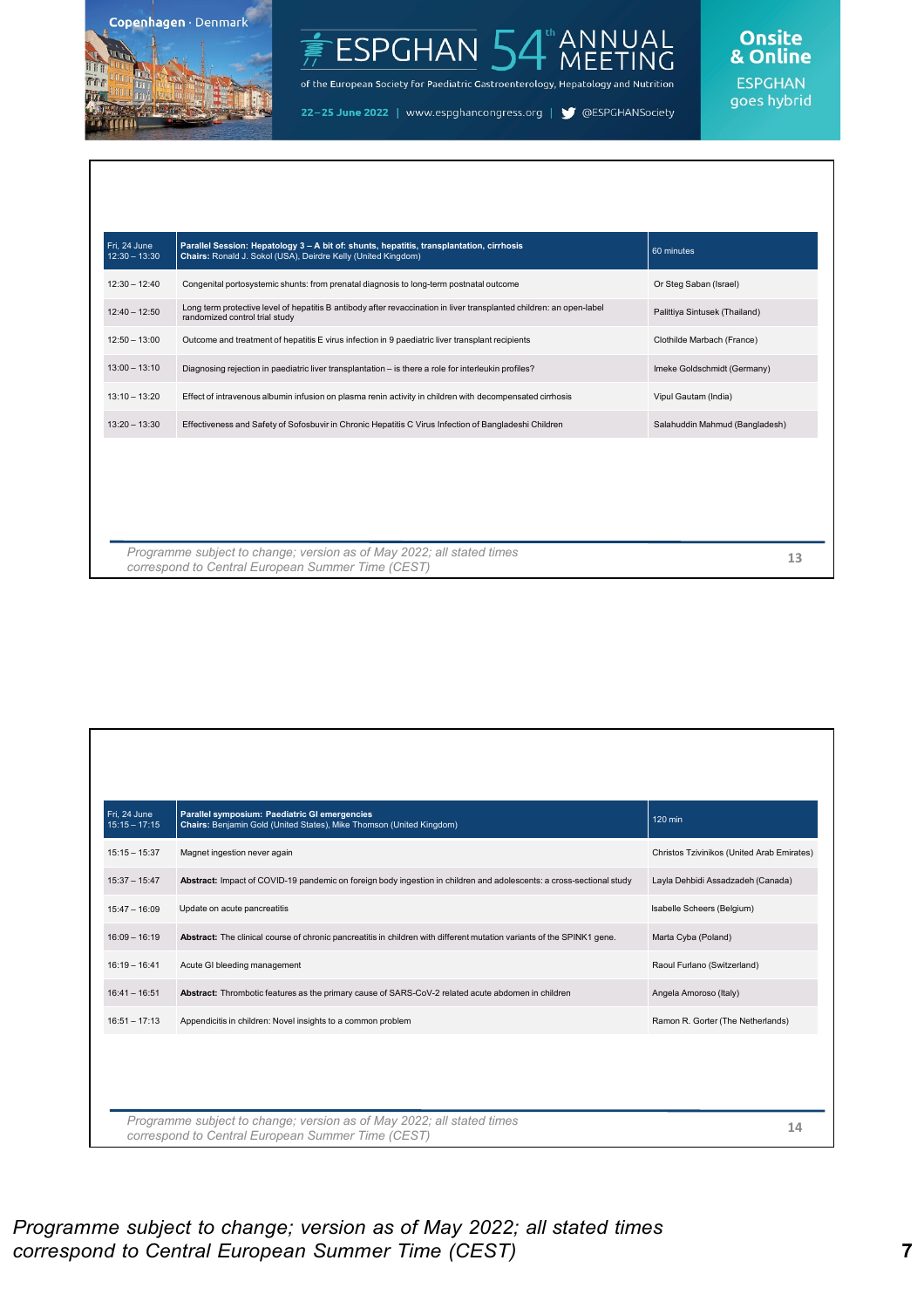

#### ANNUAL<br>MEETING ESPGHAN<sup>L</sup>

of the European Society for Paediatric Gastroenterology, Hepatology and Nutrition

22-25 June 2022 | www.espghancongress.org | S @ESPGHANSociety

| Fri. 24 June<br>$15:15 - 17:15$ | Parallel symposium:<br>PIBD 1: Ready, steady, stop? Differing treatment approaches in PIBD<br>Chairs: Ola Olén (Sweden), Joseph Murray (USA)           | 120 min                                                  |
|---------------------------------|--------------------------------------------------------------------------------------------------------------------------------------------------------|----------------------------------------------------------|
| $15:15 - 15:35$                 | Can we predict Anti-TNF treatment failure in our patients?                                                                                             | Neil Chanchlani (United Kingdom)                         |
| $15:35 - 15:45$                 | Abstract: First-line infliximab is cost-effective compared to conventional treatment in paediatric Crohn's Disease - results<br>from the TISKids study | Stephanie Vuijk (The Netherlands)                        |
| $15:45 - 16:05$                 | Combination of biologics and new drugs in paediatric IBD                                                                                               | Javier Martín-de-Carpi (Spain)                           |
| $16:05 - 16:15$                 | Abstract: Stool microbiome communities predict remission in pediatric Crohn's Disease patients even after start of<br>treatment                        | Charlotte M. Verburgt (The Netherlands)                  |
| $16:15 - 16:45$                 | Tandem Talk: Can we safely stop chronic treatment in some of our patients? Absolutely not - Yes of course                                              | Iva Hojsak (Croatia)<br>Richard Russell (United Kingdom) |
| $16:45 - 17:05$                 | The real role of adjunctive therapies in IBD care, which are the ones that actually work?                                                              | Erasmo Miele (Italy)                                     |
|                                 |                                                                                                                                                        |                                                          |
|                                 | Programme subject to change; version as of May 2022; all stated times<br>correspond to Central European Summer Time (CEST)                             | 15                                                       |

| Fri. 24 June<br>$15:15 - 17:15$ | Parallel Symposium: Liver transplantation<br>Chairs: Norman Junge (Germany), Valérie McLin (Switzerland)                                                                                   | 120 min                               |
|---------------------------------|--------------------------------------------------------------------------------------------------------------------------------------------------------------------------------------------|---------------------------------------|
| $15:15 - 15:45$                 | Long-term cardiovascular morbidity: What do we know, what do we need to find out                                                                                                           | Nima Memaran Dadgar (Germany)         |
| 15:45 - 15:55                   | Abstract: Are protocol liver graft biopsies after paediatric liver transplantation useful? A single center experience over 20<br>years                                                     | Emma Wischlen (France)                |
| 15:55 - 16:25                   | Diagnosis, prevention and treatment of post-transplant lymphoproliferative disorder in children after liver transplantation                                                                | Girish Gupte (United Kingdom)         |
| 16:25 - 16:35                   | Abstract: Impact of antimicrobial stewardship and screening on multidrug resistant organisms: epidemiology, outcome<br>and associated risk factors in paediatric liver transplant patients | Sunitha Vimalesvaran (United Kingdom) |
| 16:35 - 16:45                   | Abstract: Methylmalonic acidemia: liver transplantation should be discussed early in life, before renal failure                                                                            | Florence Lacaille (France)            |
| $16:45 - 17:15$                 | Neurodevelopmental outcomes and health-related quality of life in children with liver diseases and liver transplantation                                                                   | Lyan H. Rodijk (The Netherlands)      |
|                                 |                                                                                                                                                                                            |                                       |
|                                 |                                                                                                                                                                                            |                                       |
|                                 |                                                                                                                                                                                            |                                       |
|                                 | Programme subject to change; version as of May 2022; all stated times<br>correspond to Central European Summer Time (CEST)                                                                 | 16                                    |